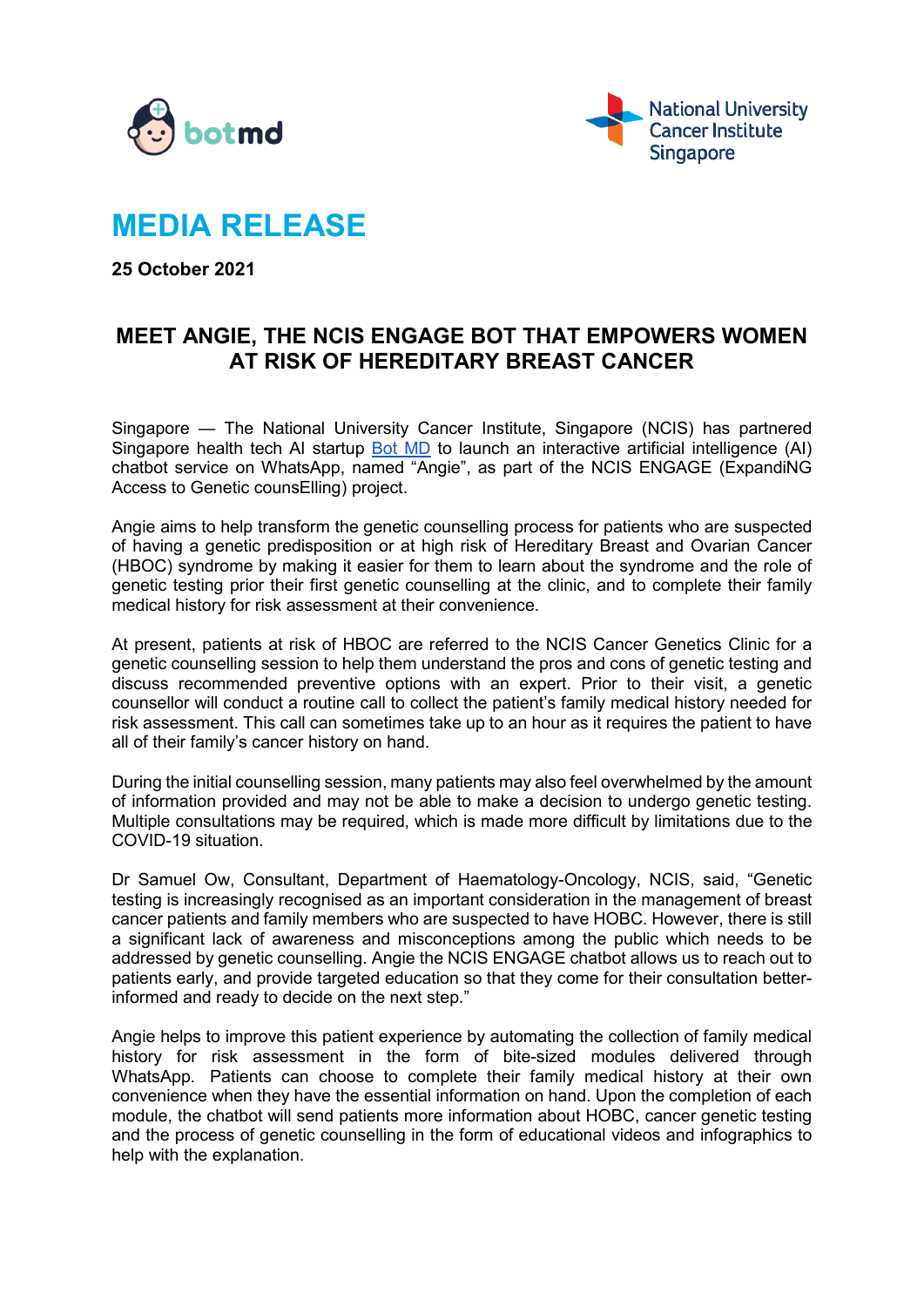



The chatbot has also been trained on frequently asked questions including topics such as the causes of genetic inheritance of HBOC, screening and risk reducing strategies, as well as the cost of genetic testing.

In line with the increase of telemedicine services amidst the COVID-19 pandemic, Angie will provide an avenue to support patients who have questions about HBOC and genetic testing. Members of the public who would like to learn more about HBOC can start their journey with Angie via the [NCIS Cancer Genetics Clinic webpage.](https://www.ncis.com.sg/Our-Services/Specialties/Pages/Cancer-Risk-Assessment-and-Genetics-Clinic.aspx)

NCIS hopes to extend this chatbot service to other countries in Asia so as to help more patients who are at risk of HBOC to better understand and manage their condition.

"We are honoured to partner Dr Ow and his team at NCIS to design and build Angie for patients with HBOC. Many of us including myself have friends or know of individuals who were diagnosed with breast cancer. In developing this platform, we really wanted to make education about HBOC less scary and more approachable for patients at risk, and to deliver it through a convenient chat platform like WhatsApp that everyone can easily access," said Ms Dorothea Koh, CEO & Co-Founder, Bot MD.

| National University Cancer Institute, Singapore | 新加坡国立大学癌症中心       |
|-------------------------------------------------|-------------------|
| (NCIS)                                          | (国大癌症中心)          |
| Dr Samuel Ow, Consultant, Department of         | 新加坡国立大学癌症中心肿瘤血液科顾 |
| Haematology-Oncology, NCIS                      | 问医生欧冠伟医生          |
| Bot MD                                          | Bot MD            |
|                                                 |                   |
| Ms Dorothea Koh, CEO and Co-Founder, Bot        | 许丽奉女士, 首席执行官及共同创始 |
| MD                                              | Bot MD            |
|                                                 |                   |

## Chinese Glossary

For media enquiries, please contact:

| Amal Naquiah                                                 | Loh Zhi Wei                      |
|--------------------------------------------------------------|----------------------------------|
| <b>Communications Office</b>                                 | Head, Marketing & Communications |
| <b>National University Health System</b>                     | Bot MD                           |
| HP: +65 8200 0346                                            | HP: +65 9231 5017                |
| Email: amal_naquiah_ahmad@nuhs.edu.sg Email: zhiwei@botmd.io |                                  |
|                                                              |                                  |